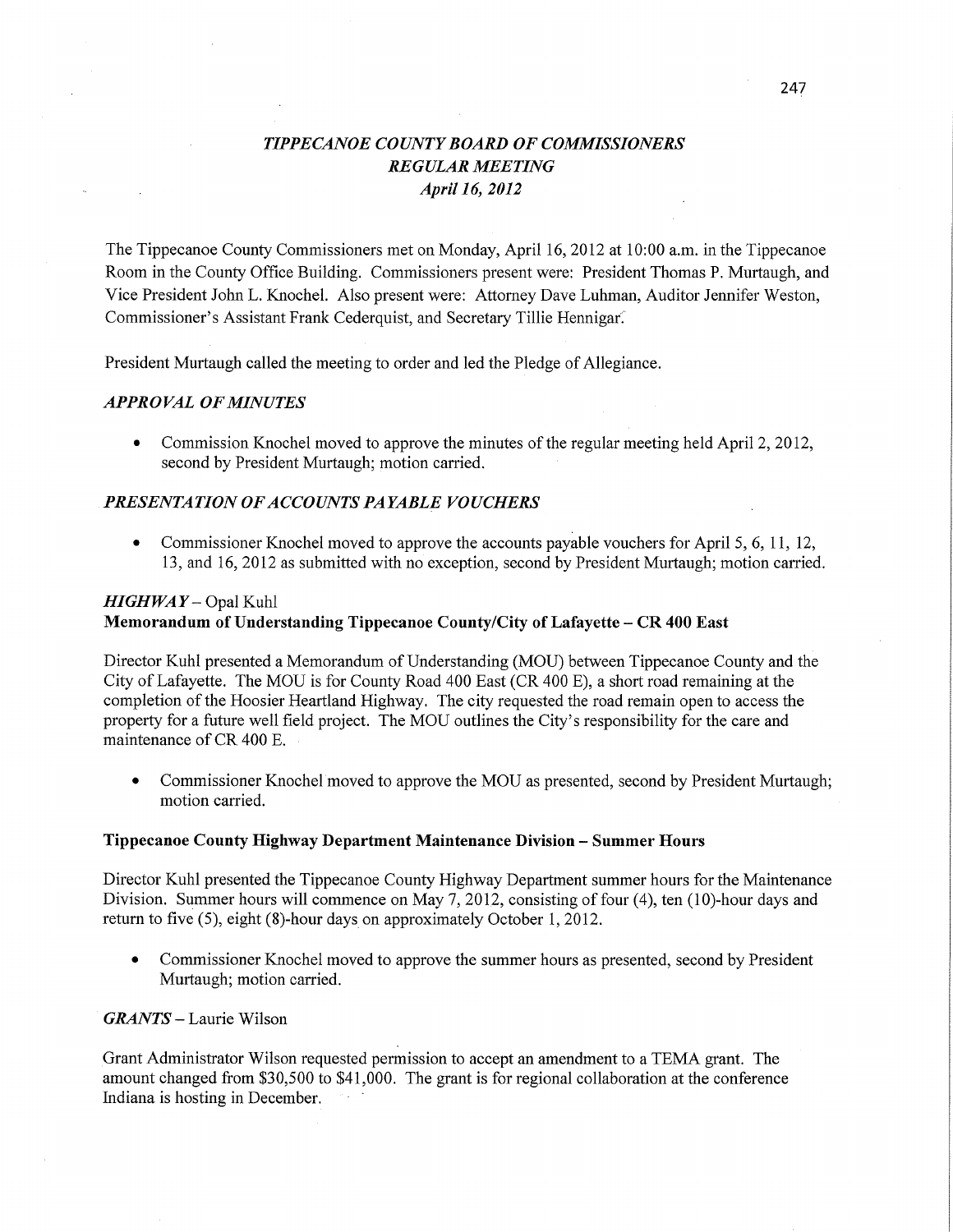**0** Commissioner Knochel moved to accept the grant amendment as presented, second by President Murtaugh; motion carried.

Grant Administrator Wilson requested permission to apply for an Emergency Management Performance Grant (EMPG) for TEMA from the Indiana Department of Homeland Security in the amount of up to \$56,816. The grant covers up to 50% salary for the TEMA Director, Deputy Director, and Administrative Assistant.

**0** Commissioner Knochel moved to approve perrhission to apply for the grant as presented, second by President Murtaugh; motion carried. '

### *SUPERIOR COURT 2*  **Contract** for **Parent Workshop**

Attorney Luhman presented a renewal of a contract for Professional Services with Pat Foerg to presen<sup>t</sup> workshops for parents. It is paid for with user fees collected with filing of dissolution actions. It is <sup>a</sup> continuation of her existing contract, extending the term through the end of the year with automatic renewal for another five years, unless 30 day written notice is given by either party. The rate is the same and the **contract** now includes the E-Verify provision.

**0** Commission Knochel moved to approve the contract as presented, second by President Murtaugh; motion carried.

### *A WARDING* 0F *COURTHOUSE LIMESTONE PROJECT BIDS*

President Murtaugh said this is the awarding of Courthouse Limestone Project bids, not the acceptance as listed on the agenda. Bids for the Courthouse Limestone repairs were opened at the March 19, 2012 meeting. General Restoration provided the low bid of \$670,520 which includes the base bid and the five alternatives. All work will be completed in 2012 instead of over the next four years as originally planned.

**0** Commissioner Knochel moved to award the bid to General Restoration for the Courthouse Limestone project, second by President Murtaugh; motion carried.

### *DEDiCA TION CERTIFICATE*  **Maple** Point SD

Attorney Luhman **said** during an audit of old records, it was discovered that the original Dedication Certificate for a part of Maple Point Subdivision was not approved by the Board of Commissioners. The part consists of the area around the retention pond, by Menards, and across from Ivy Tech. The Certificate records the Easements, Outlot A, and the Restrictions for utilities and maintenance use of the parcel. The contract of the contract of the contract of the contract of the contract of the contract of the contract of the contract of the contract of the contract of the contract of the contract of the contract of the co

• Commissioner Knochel moved to approve the Dedication Certificate as presented, second by President Murtaugh; motion carried.

### ADA *CONSULTANTS* 0F *INDL4NA CONTRACT*

Commissioner's Assistant Cederquist presented the ADA Consultants of Indiana Contract to conduct an American with Disabilities (ADA) assessability study at Tippecanoe Villa. The assessment will begin in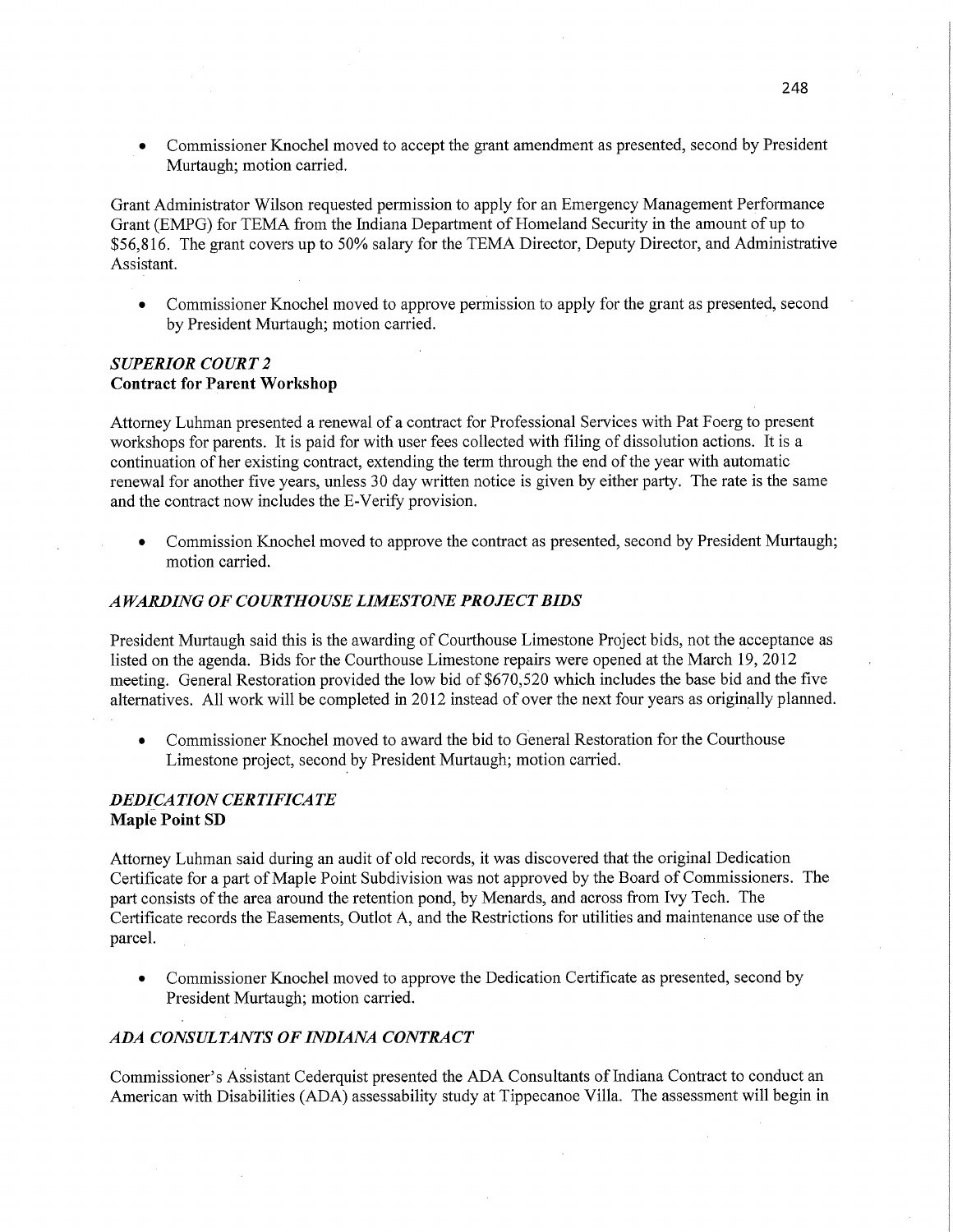the parking lot, move to the building approaches, then a complete internal review. A report will be provided of the deficiencies and also assistance to lay out a plan to rectify the deficiencies.

President Murtaugh added that the study will be charged at an hourly fate of \$95 per hour. **This** is the first of several to be completed for all facilities. *'* .

Assistant Cederquist said the base agreement is being scheduled by task order until all facilities are assigned and the assessment completed. The timeline for completion was **unknown** at this **time** but assumed to be years rather than months.

**<sup>0</sup>**Commissioner Knochel **moved** to approve the ADA Contract as presented, second by President **Murtaugh;** motion carried.

## *APPOINTMENT TO MITS ADVISORY BOARD*

President Murtaugh said MITS Executive Director Dave Sturgeon is requesting a nomination for Brad Alexander to be appointed to the MITS Advisory Board. He is the Network Administrator for 911 in the jail.

**<sup>0</sup>Commissioner** Knochel moved to appoint Brad Alexander to the **MITS** Advisory Board, second by President Murtaugh; **motion** carried.

#### *APPOINTMENT* T0 *COMMON* WA GE *BOARD*

**<sup>0</sup>**Commissioner Knochel moved to appoint Jean **Hall** as the taxpayer representative for the **common** construction wage committee **meeting** on **April** 12, 2012 at Purdue University, second by President Murtaugh; motion carried.

# *APPLICATION* TO *VILLA*

*<sup>0</sup>*Commissioner Knochel moved to approve the application to Tippecanoe Villa for **Alan** R. Poindexter, second by President Murtaugh; **motion** carried.

#### *UNFINISHEDflVE W B USINESS*

President Murtaugh presented a Professional Service Agreement for Teresa Duncan who will train poll workers to use the voting equipment. The agreement has been reviewed by Attorney **Luhman.** 

**•** Commissioner Knochel moved to approve the Professional Service Agreement, second by President Murtaugh.

Attorney Luhman said there is also a **Conflict** Disclosure since Teresa Duncan is an employee of the **MITS** Department. The disclosure reflects that the training is unrelated to her services as part of the MITS Department and addresses compensation for her training **services.** 

• Commissioner Knochel moved to amend the motion to approve the contract and accept the Conflict Disclosure, second by President Murtaugh; **motion** carried.

President Murtaugh asked for additional unfinished or new business. There were none.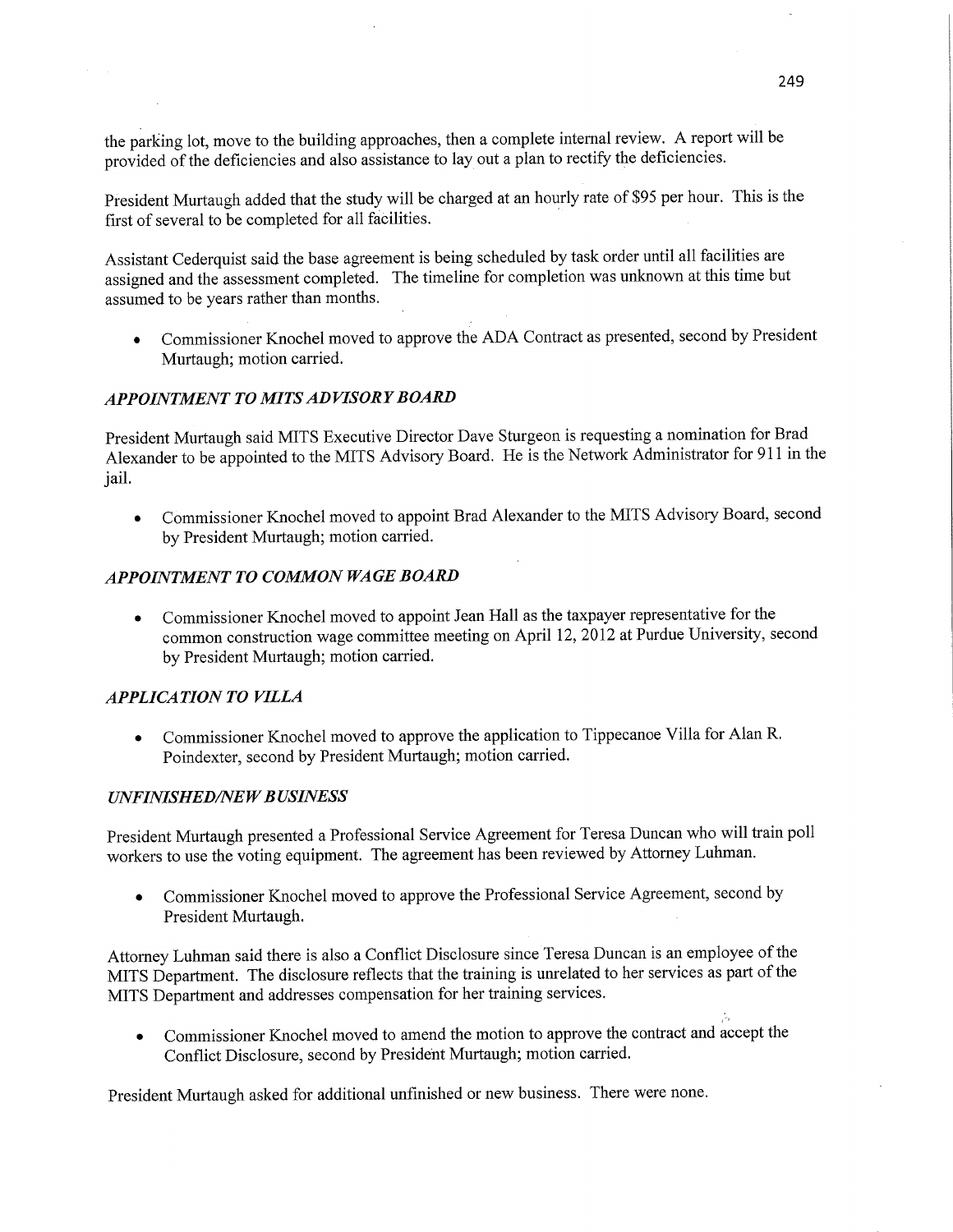### *REPORTS* ON *FILE*

The following reports are on file in the Commissioner's office:

- **0** Central Mail and Duplicating
- **0** Building Commission

#### *PUBLIC COMMENT*

Paul Wright *-* 4523 S. County Line Rd W., WestPoint *—* He has two poifits: first, assuming most everyone has received their property taxes, he hopes they are not'as high as his. He appreciated the Auditor working with him and intends to visit the Assessor to see what steps he can take, which he hopes everybody does if they are as dissatisfied as he **'is.** It is difficult for those on a fixed income, with no improvements to their property, to pay increased taxes. Second, since we have to pay for it, he said the public should be able to see where **their** money goes. In maybe 2007, for about six **months,** expenditures were published. In years past, it was a public record of expenditures when it was printed in the paper. With the County website of today, it would be extremely easy to have the information in a very noticeable place, within a reasonable amount of time for the public to see **Where** their money is being spent. He thought it was **a** previous reasonable request that would be handled better, but it hasn't been. **It's** hard to put all the numbers together when you can't see where they go.

Commissioner Knochel asked if Mr. Wright meant the individual claims being put on line after each meeting when approved?

Mr. Wright said even if they are in a six **month** block, it's better than not being able to see anything at all. As an example, there are 179 pages in the six month block that Auditor Weston put online a year and a half ago. It is really difficult to try to visualize where the money goes when you can't access it and see if <sup>a</sup>claim has been paid. Mr. Wright finished by saying he knows there are a lot of people looking at their tax bill and because the economy is the way it is, they will all be wondering how and why.

**President** Murtaugh asked for other public comment. There were **none.** 

**0** Commissioner **Murtaugh** moved to adjourn.

### BOARD OF COMMISSIONERS OF THE COUNTY OF **TIPPECANOE**

White )

homas Pl Murtaugh, President

C, Knock

**Knochel, Vice President** 

<u>/ 15 pm</u>

**David S. Byers,**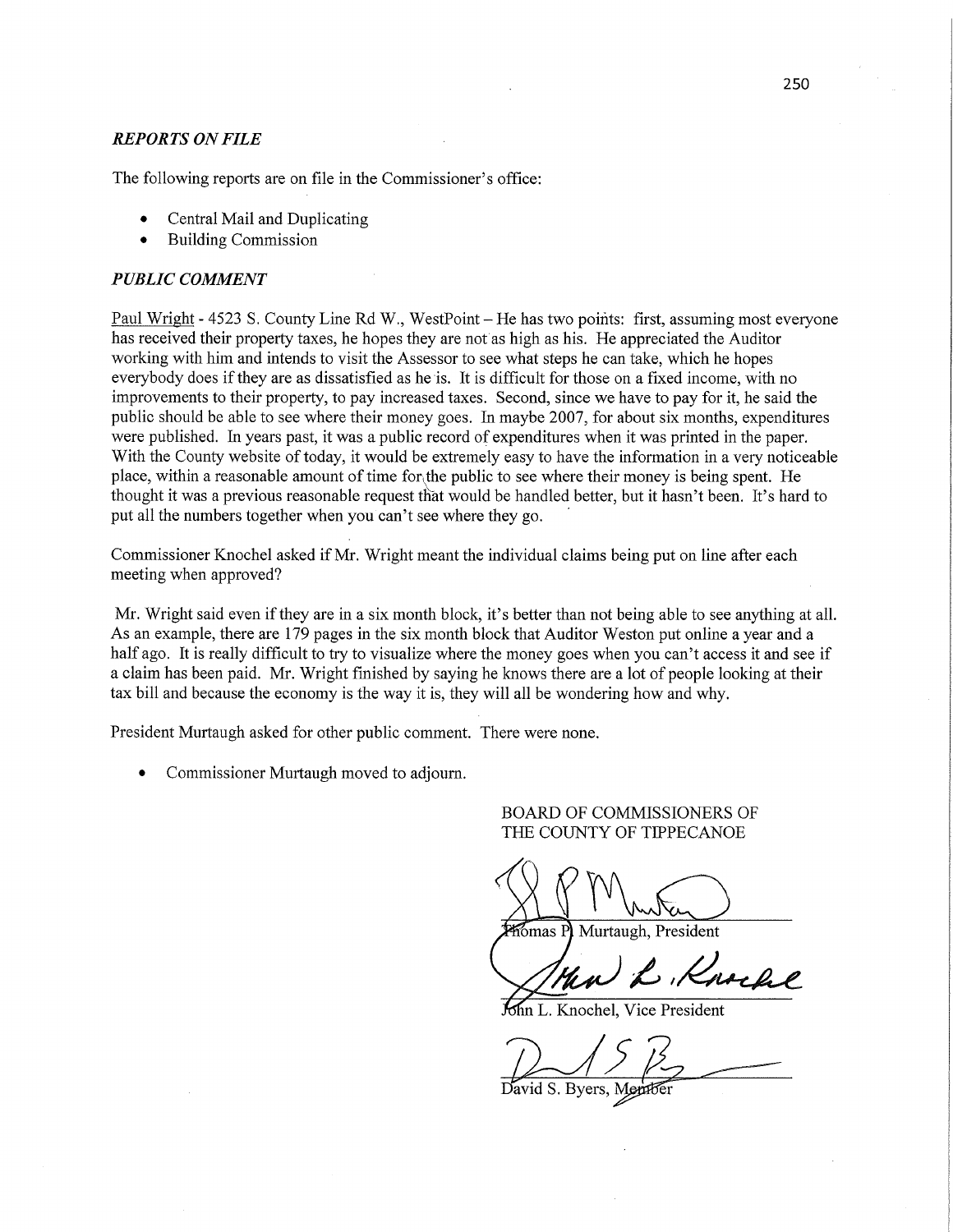ATTEST:

Jempifer Western, Auditor  $\frac{1}{5-7-12}$